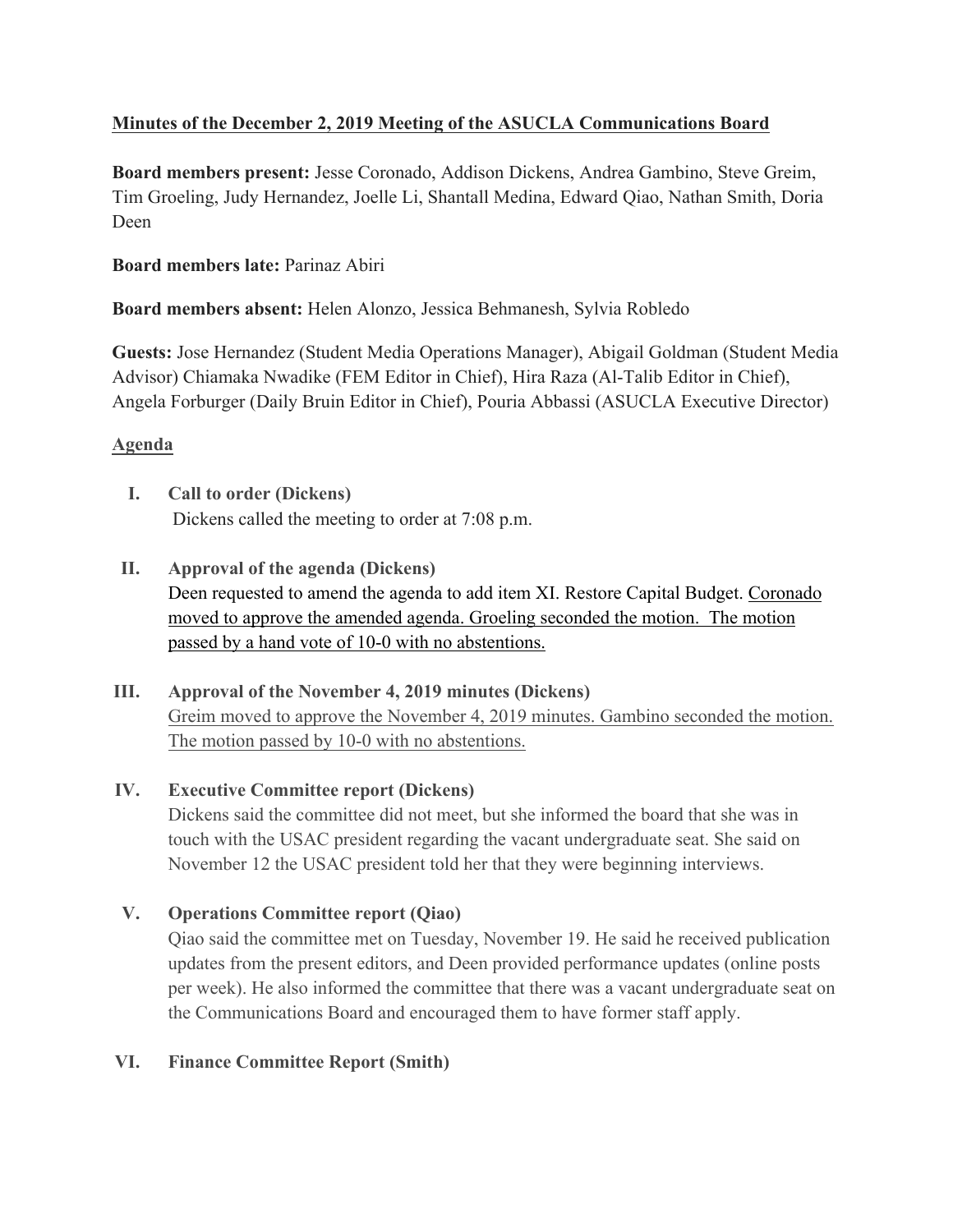Smith said the committee met on Monday, December 2 and discussed the October financial statements and a forecast for November sales. He said they approved the restoration of the capital budget and made a recommendation to the board for approval. He said they also discussed the office flooding.

#### **VII. Media Director's report (Deen)**

Deen reported on the following:

#### *Newsmagazine Publications*

Deen said that Nommo and FEM had published. La Gente and Ha'Am were scheduled to publish on Thursday, December 5.

### *Daily Bruin/Daily Trojan Rivalry Issue*

Deen said the Daily Bruin participated in it's first ever rivalry issue with the Daily Trojan. There was a collaborative print and online issue around UCLA vs. USC football.

### *ASUCLA Bruin Family Entities Event*

Deen said the ASUCLA Bruin Family Entities Event was confirmed for Thursday, December 5 at 6:00 p.m. in the Bruin Viewpoint Room. She encouraged all who could to attend the event.

### *Office Flood*

Deen informed the board that there was a flooding in the office as a result of faulty hardware from the new water dispenser. She shared pictures of the damage plus gave repair updates and progress.

#### *Newsmagazine Online Posts Per Week*

Deen shared the newsmagazine online posts per week from weeks 6-9.

#### *October 2019 Financial Statements*

Deen discussed the cash, revenue, expenses, net revenue, and the summary of the Daily Bruin, Web, and Outdoor sales.

#### *November Forecast*

Deen said the November forecast would be over budget in Daily Bruin print and Online but under budget for Outdoor. Estimated sales for Daily Bruin were up 17% and Web up 34% while Outdoor would be down 6%.

#### **New Business/Discussion Items**